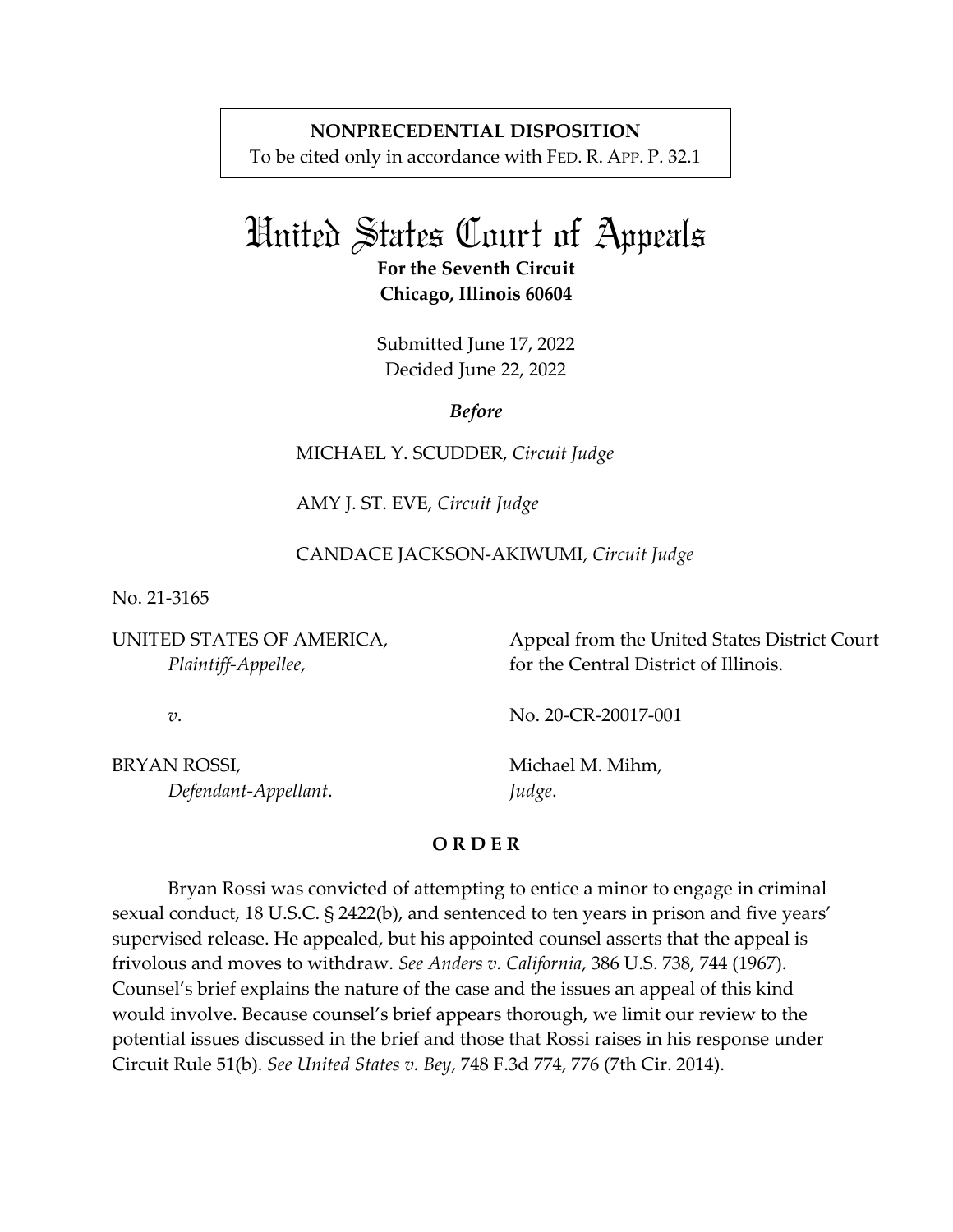Rossi was arrested in 2020 after using a dating app to arrange a sexual encounter with a 15-year-old boy. Rossi had a sexually explicit online conversation with the teen actually an undercover federal agent—in which he requested sexual images after learning the boy was underage, then agreed to accept gas money and travel to the teen's home for sex. When he arrived at the house at the prearranged time, Rossi was arrested and charged under § 2422(b) with attempting to entice a minor to engage in sexual activity made criminal by 720 ILCS 5/11-1/60(d). Rossi went to trial.

The government filed several pretrial motions in limine. Rossi objected only to the use of statements he made in his post-arrest interview, during which he admitted that he believed he was talking to a minor, but said he would not have had sex with an actual child. The court deferred ruling until trial. Twice before trial, Rossi affirmatively waived defenses based on entrapment, though he planned to argue that the purported minor's apparent consent negated his criminal intent.

During a two-day trial, the jury heard from FBI agents, including the one who had posed as the minor online. This agent testified that after Rossi was told he was speaking to someone who was "almost 16," he asked for "sexy pics" and offered to drive to the teen's house if he received \$20 for gas. The jury also heard audio excerpts of Rossi's post-arrest interview after the court found the statements admissible over Rossi's objection. (Rossi argued they were irrelevant, but the court ruled that they were probative of his state of mind.) At the close of the government's case in chief, Rossi moved for a judgment of acquittal under Federal Rule of Criminal Procedure 29(a). The court summarily denied the motion. Rossi did not present a defense.

The government submitted proposed jury instructions, most of them from this circuit's pattern instructions and a few based on our published decisions. Rossi objected to two of the government's proposed non-pattern instructions, 21 and 25, which respectively stated: "It is not required for the government to prove that the defendant intended to engage in sexual activity with the minor," and "The minor's willingness to engage in sexual activity is irrelevant because, by law, a minor is unable to consent to sexual activity." He also suggested adding language to the government's proposed instruction 18, setting forth the elements of the offense, that would define the terms "persuade," "induce," and "entice," and state that "[m]erely arranging an encounter does not meet the requirements of the law." The court refused these changes, explaining that the jury must deliberate on the unadorned statutory terms. The jury found Rossi guilty. He did not move for a judgment of acquittal or a new trial. FED. R. CRIM. P. 29(c), (d).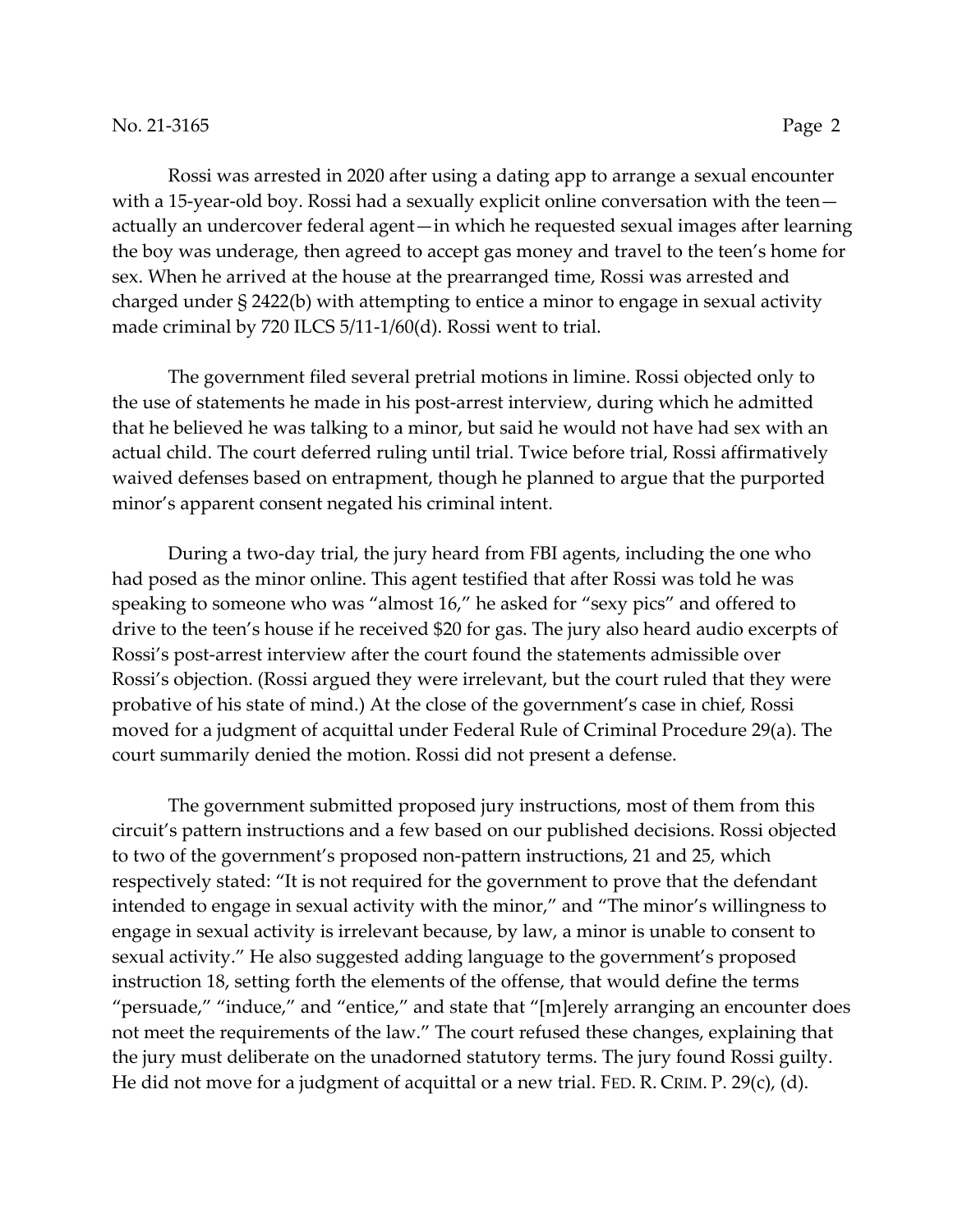Rossi did not object to the presentence investigation report, which calculated a criminal history category of I and a total offense level of 30 under the Sentencing Guidelines, which included two additional levels for Rossi's use of a computer. *See* U.S.S.G. §§ 2G1.3(a)(3), (b)(3)(A) & (B). The guidelines range was thus 97 to 121 months, adjusted to 120 to 121 months because of the statutory minimum. *See* § 2422(b); U.S.S.G. § 5G1.1(b); Sent'g Table. Rossi did not address the court at the sentencing hearing. The court adopted the PSR and discussed Rossi's mental health history, achievements and aspirations, and good employment record. It sentenced him to 120– months in prison and five years' supervised release, each the statutory minimum term. *See* § 2422(b); 18 U.S.C. § 3583(k).

In her *Anders* brief, counsel first correctly concludes that Rossi could not raise a nonfrivolous challenge to the court's admission of excerpts from his post-arrest interview in which he said he went to the minor's house only "for the gas money" and would not have had sex with a child. Rossi argued the statements were irrelevant because he conceded that he was speaking with someone under 18 years old. But he could not show that the court overstepped its discretion by concluding Rossi's postarrest statements were relevant to the knowledge element of the offense. § 2422(b); *United States v. Beavers*, 756 F.3d 1044, 1052 (7th Cir. 2014).

We also agree with counsel that Rossi could not raise a nonfrivolous challenge to the sufficiency of the evidence to convict him. The court denied his in-trial Rule 29(a) motion for a judgment of acquittal based on insufficiency of the evidence, and Rossi did not renew that motion under Rule 29(c) after the verdict. As a result, Rossi would have to show on appeal that his conviction was a manifest miscarriage of justice. *See United States v. Chaparro*, 956 F.3d 462, 468 (7th Cir. 2020). He would be unable to do so because the jury received sufficient uncontested evidence that Rossi requested explicit images of a minor, arranged a sexual encounter, then traveled to meet the minor for sex that would have been criminal under state law. *See* § 2422(b); 720 ILCS 5/11-1/60(d). Although Rossi wishes to argue that he was improperly prevented from raising an entrapment defense, he affirmatively waived any defense based on entrapment both in his response to the government's trial brief and orally at a pretrial hearing.

Counsel next reviews Rossi's preserved objections to the jury instructions and concludes that it would be frivolous to pursue them on appeal. We would review the district court's decision to give or refuse to give a jury instruction for abuse of discretion. *See United States v. Hidalgo-Sanchez*, 29 F.4th 915, 929 (7th Cir. 2022). First, we would be unable to find error in the decision not to define the terms "persuades," "induces,"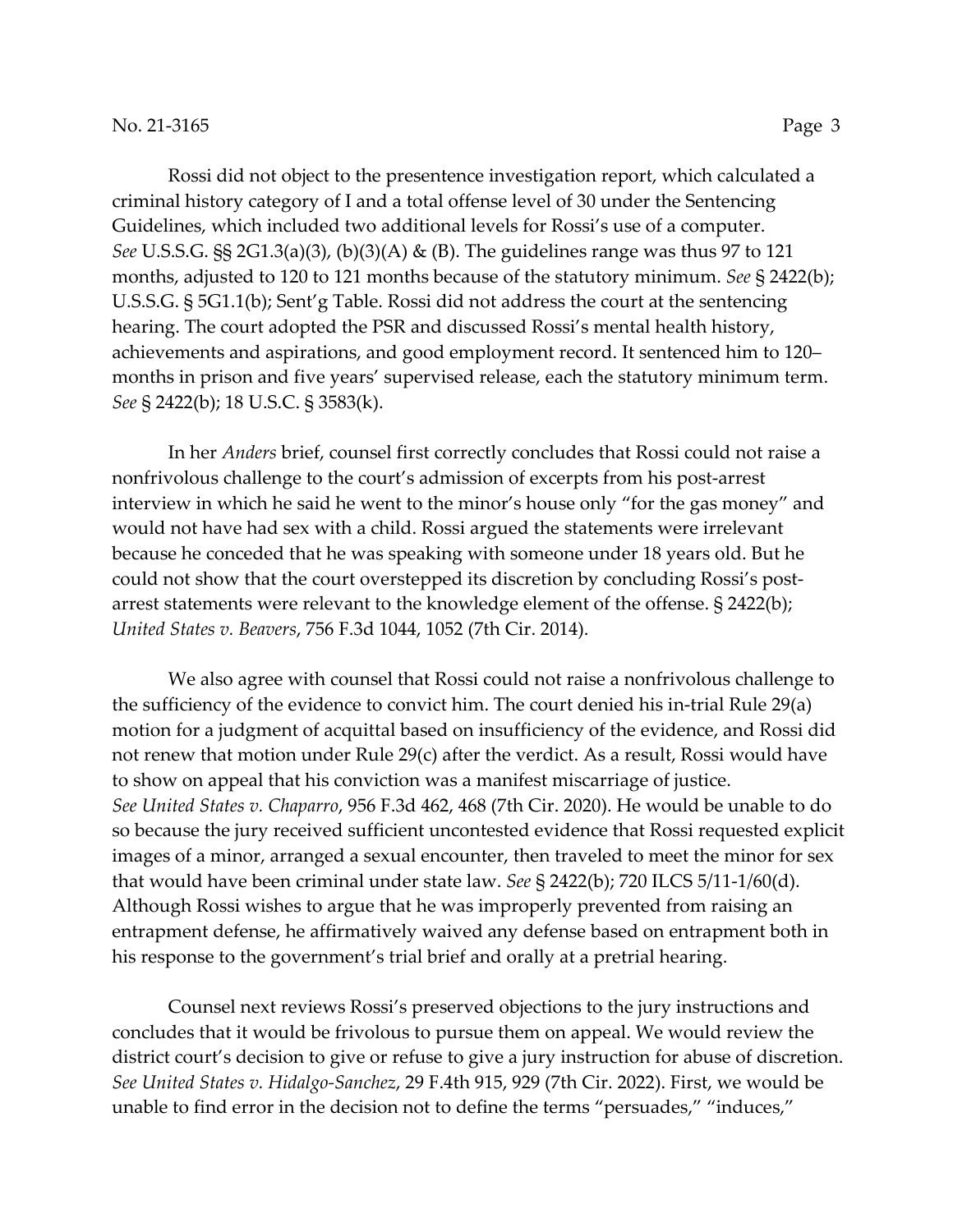"entices" and "coerces" as Rossi proposed. Rossi relied on *United States v. Clarke*, 842 F.3d 288 (4th Cir. 2016), for his definitions, but in that case, as here, the district court ruled that the jury should apply the ordinary meanings of the terms. *See id.* at 296–97. And we have already rejected vagueness challenges to § 2422(b), explaining that Congress intended the factfinder to consider the specific nature of the defendant's efforts to persuade the minor. *United States v. McMillan*, 744 F.3d 1033, 1036 (7th Cir. 2014).

Counsel also correctly concludes that the district court appropriately declined Rossi's proposed addition to the same instruction: "Merely arranging an encounter does not meet the requirements of the law." True, "speech alone" is not a substantial step in an attempt to entice. *United States v. Chambers*, 642 F.3d 588, 594 (7th Cir. 2011). But specific intent to engage in sexual activity can be proven by a "a face-to-face meeting in the course of a grooming process," particularly—as here—when preceded by requests for explicit images and an exchange of value. *See United States v. Berg*, 640 F.3d 239, 246– 47 (7th Cir. 2011)).

Second, we agree with counsel that the district court did not abuse its discretion by overruling Rossi's objections to two other instructions because they were correct statements of the law. *See United States v. Bloom*, 846 F.3d 243, 255 (7th Cir. 2017). Rossi sought to strike the instructions: "It is not required for the government to prove that the defendant intended to engage in sexual activity with the minor" and "The minor's willingness to engage in sexual activity is irrelevant because, by law, a minor is unable to consent to sexual activity." But we have held that § 2422(b) criminalizes procuring a minor's assent to sexual activity, not engaging in sexual activity, and the legal age of consent in Illinois is 17 years old. *See* 720 ILCS 5/11-1.70(b); *Berg*, 640 F.3d at 243, 250. It was therefore reasonable for the court to conclude that these instructions would aid the jury.

Rossi's response proposes appellate challenges to two other jury instructions, but his counsel approved those instructions after discussion on the record, thereby waiving further challenges to them. *See United States v. Hicks*, 15 F.4th 814, 816 (7th Cir. 2021).

Turning to sentencing, counsel advises us that Rossi could make no nonfrivolous argument that his sentence was the result of procedural error. Rossi did not object to the PSR, and so we would review for plain error. *See United States v. Brown*, 823 F.3d 392, 394 (7th Cir. 2016). Rossi has no grounds for challenging the base offense level of 28 or the two-level increase for using a computer as incorrect. *See* U.S.S.G. §§ 2G1.3(a)(3); (b)(3)(A) and (B). And the court correctly adjusted the guidelines range to incorporate the statutory minimum term of imprisonment. *See* § 3583(k); U.S.S.G. § 5G1.1(b). The court also